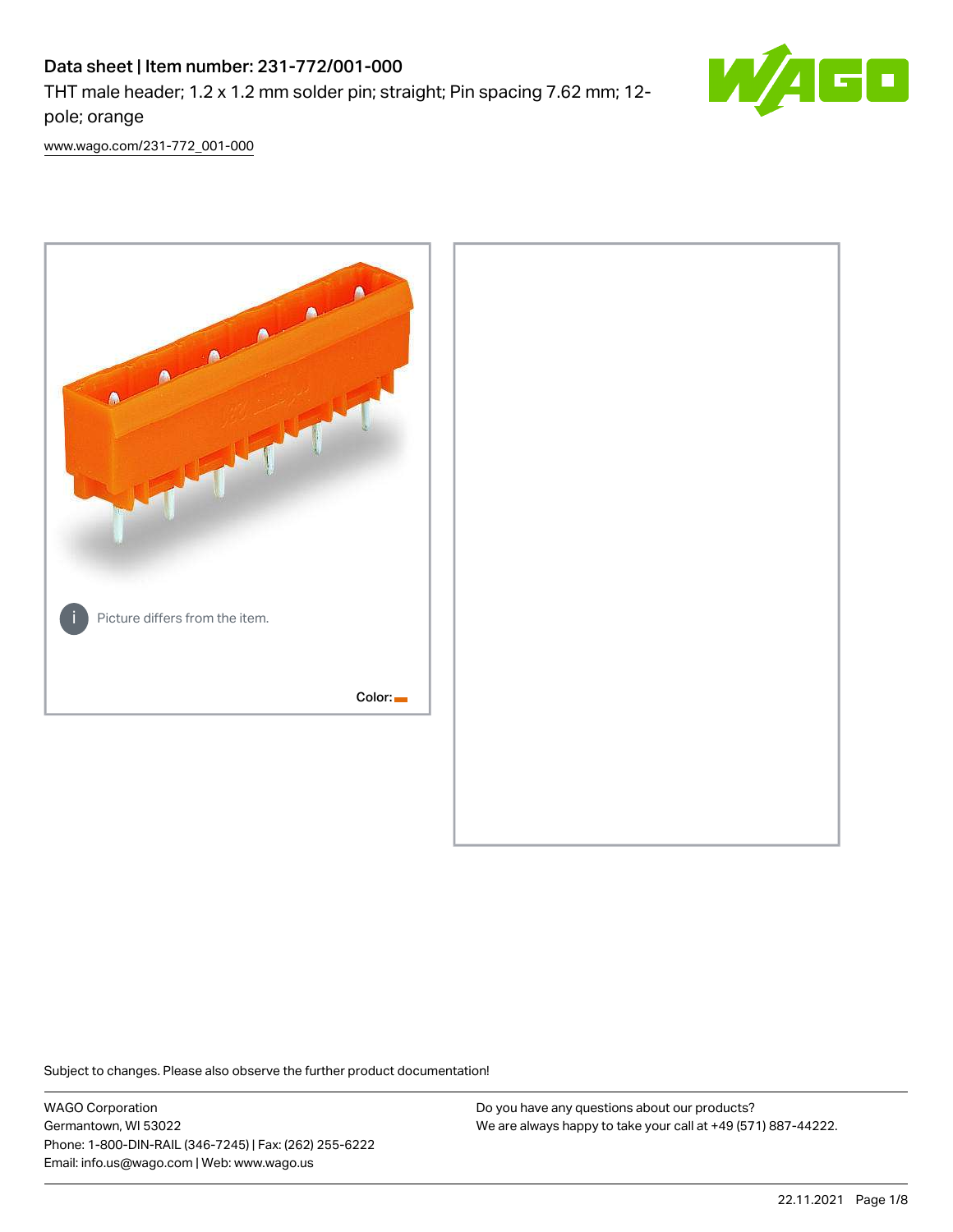![](_page_1_Picture_1.jpeg)

Dimensions in mm

 $L =$  (pole no.  $-1$ ) x pin spacing  $+8.2$  mm

#### Item description

- **Horizontal or vertical PCB mounting via straight or angled solder pins**
- 1.2 x 1.2 mm solder pins allow nominal current up to 16 A, enhancing stability of shorter headers
- $\blacksquare$ With coding fingers

# Data Notes

Safety information 1 The MCS – MULTI CONNECTION SYSTEM includes connectors

Subject to changes. Please also observe the further product documentation!  $\nu$ 

WAGO Corporation Germantown, WI 53022 Phone: 1-800-DIN-RAIL (346-7245) | Fax: (262) 255-6222 Email: info.us@wago.com | Web: www.wago.us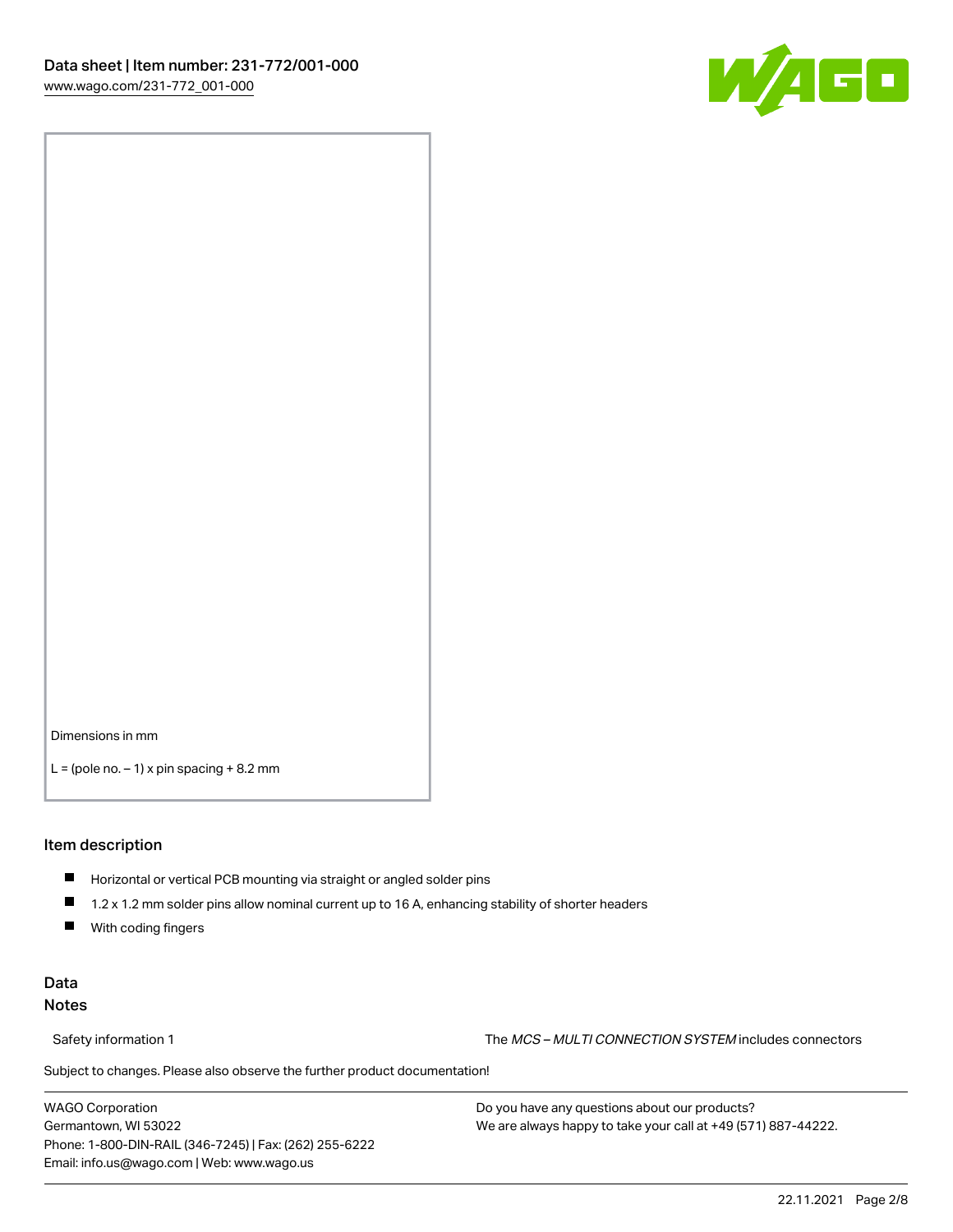![](_page_2_Picture_1.jpeg)

without breaking capacity in accordance with DIN EN 61984. When

|           | used as intended, these connectors must not be connected<br>/disconnected when live or under load. The circuit design should<br>ensure header pins, which can be touched, are not live when<br>unmated.                                                             |
|-----------|---------------------------------------------------------------------------------------------------------------------------------------------------------------------------------------------------------------------------------------------------------------------|
| Variants: | Other pole numbers<br>3.8 mm pin projection for male headers with straight solder pins<br>Gold-plated or partially gold-plated contact surfaces<br>Other versions (or variants) can be requested from WAGO Sales or<br>configured at https://configurator.wago.com/ |

# Electrical data

# IEC Approvals

| Ratings per                 | IEC/EN 60664-1                                                        |
|-----------------------------|-----------------------------------------------------------------------|
| Rated voltage (III / 3)     | 500 V                                                                 |
| Rated surge voltage (III/3) | 6 <sub>kV</sub>                                                       |
| Rated voltage (III/2)       | 630 V                                                                 |
| Rated surge voltage (III/2) | 6 <sub>kV</sub>                                                       |
| Nominal voltage (II/2)      | 1000V                                                                 |
| Rated surge voltage (II/2)  | 6 <sub>kV</sub>                                                       |
| Rated current               | 16A                                                                   |
| Legend (ratings)            | $(III / 2)$ $\triangle$ Overvoltage category III / Pollution degree 2 |

# UL Approvals

| Approvals per                  | UL 1059 |
|--------------------------------|---------|
| Rated voltage UL (Use Group B) | 300 V   |
| Rated current UL (Use Group B) | 15 A    |
| Rated voltage UL (Use Group D) | 300 V   |
| Rated current UL (Use Group D) | 10 A    |

# Ratings per UL

| Rated voltage UL 1977 | 600 V |
|-----------------------|-------|
| Rated current UL 1977 |       |

# CSA Approvals

| Approvals per                   | $\sim$ |
|---------------------------------|--------|
| Rated voltage CSA (Use Group B) | 300 V  |

Subject to changes. Please also observe the further product documentation!

| <b>WAGO Corporation</b>                                | Do you have any questions about our products?                 |
|--------------------------------------------------------|---------------------------------------------------------------|
| Germantown, WI 53022                                   | We are always happy to take your call at +49 (571) 887-44222. |
| Phone: 1-800-DIN-RAIL (346-7245)   Fax: (262) 255-6222 |                                                               |
| Email: info.us@wago.com   Web: www.wago.us             |                                                               |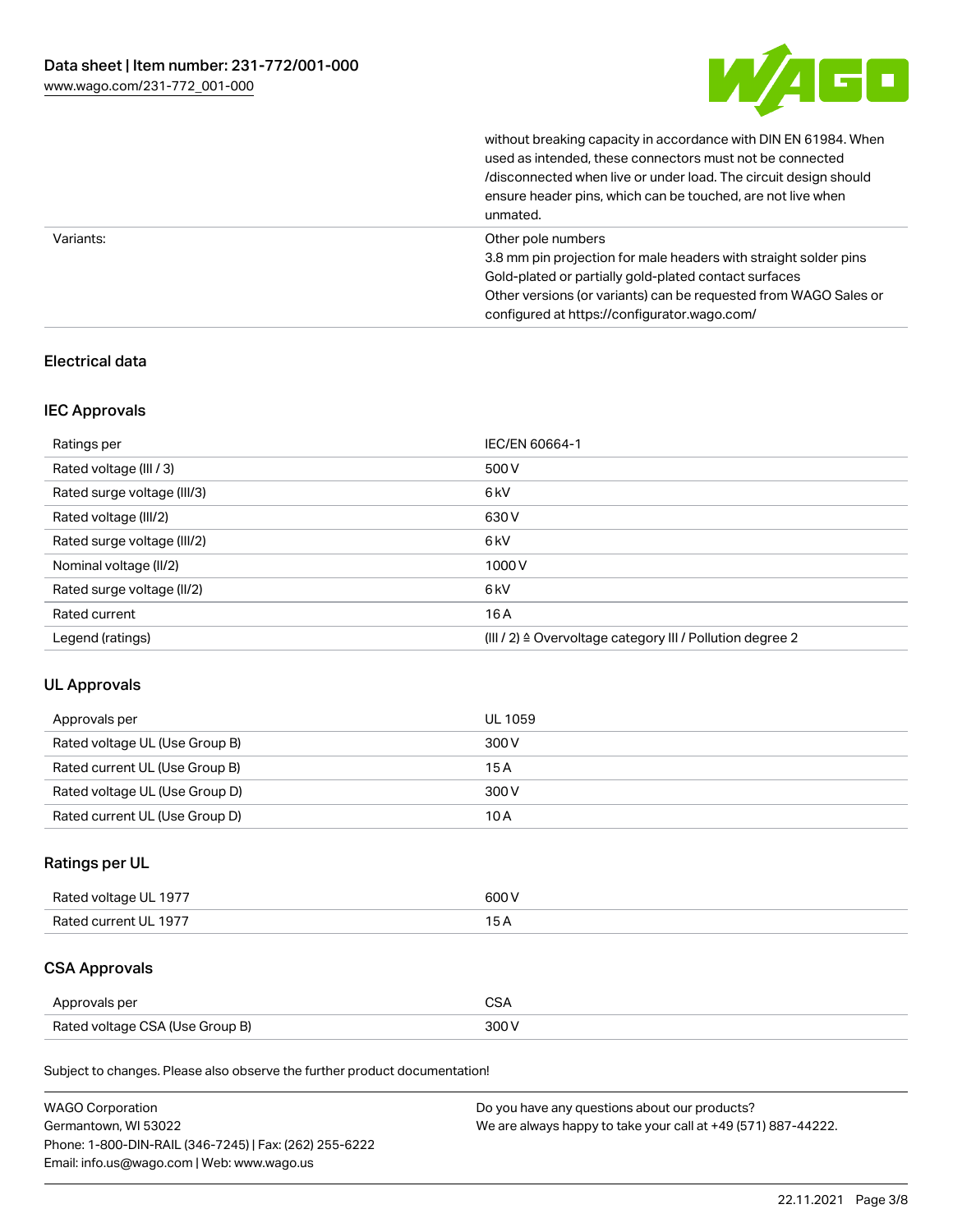[www.wago.com/231-772\\_001-000](http://www.wago.com/231-772_001-000)

![](_page_3_Picture_2.jpeg)

| Rated current CSA (Use Group B) | 15 A  |
|---------------------------------|-------|
| Rated voltage CSA (Use Group D) | 300 V |
| Rated current CSA (Use Group D) | 10 A  |

### Connection data

| Total number of potentials |  |
|----------------------------|--|
| Number of connection types |  |
| Number of levels           |  |

# Connection 1

| Number of poles |  |
|-----------------|--|

# Physical data

| Pin spacing                          | 7.62 mm / 0.3 inch    |
|--------------------------------------|-----------------------|
| Width                                | 92.02 mm / 3.623 inch |
| Height                               | 17 mm / 0.669 inch    |
| Height from the surface              | 12 mm / 0.472 inch    |
| Depth                                | 8.4 mm / 0.331 inch   |
| Solder pin length                    | $5 \,\mathrm{mm}$     |
| Solder pin dimensions                | $1.2 \times 1.2$ mm   |
| Drilled hole diameter with tolerance | $17^{(+0.1)}$ mm      |

# Plug-in connection

| Contact type (pluggable connector) | Male connector/plug |
|------------------------------------|---------------------|
| Connector (connection type)        | for PCB             |
| Mismating protection               | No                  |
| Mating direction to the PCB        | 90°                 |
| Locking of plug-in connection      | Without             |

# PCB contact

| PCB Contact                         | THT                                      |
|-------------------------------------|------------------------------------------|
| Solder pin arrangement              | over the entire male connector (in-line) |
| Number of solder pins per potential |                                          |

Subject to changes. Please also observe the further product documentation!

WAGO Corporation Germantown, WI 53022 Phone: 1-800-DIN-RAIL (346-7245) | Fax: (262) 255-6222 Email: info.us@wago.com | Web: www.wago.us Do you have any questions about our products? We are always happy to take your call at +49 (571) 887-44222.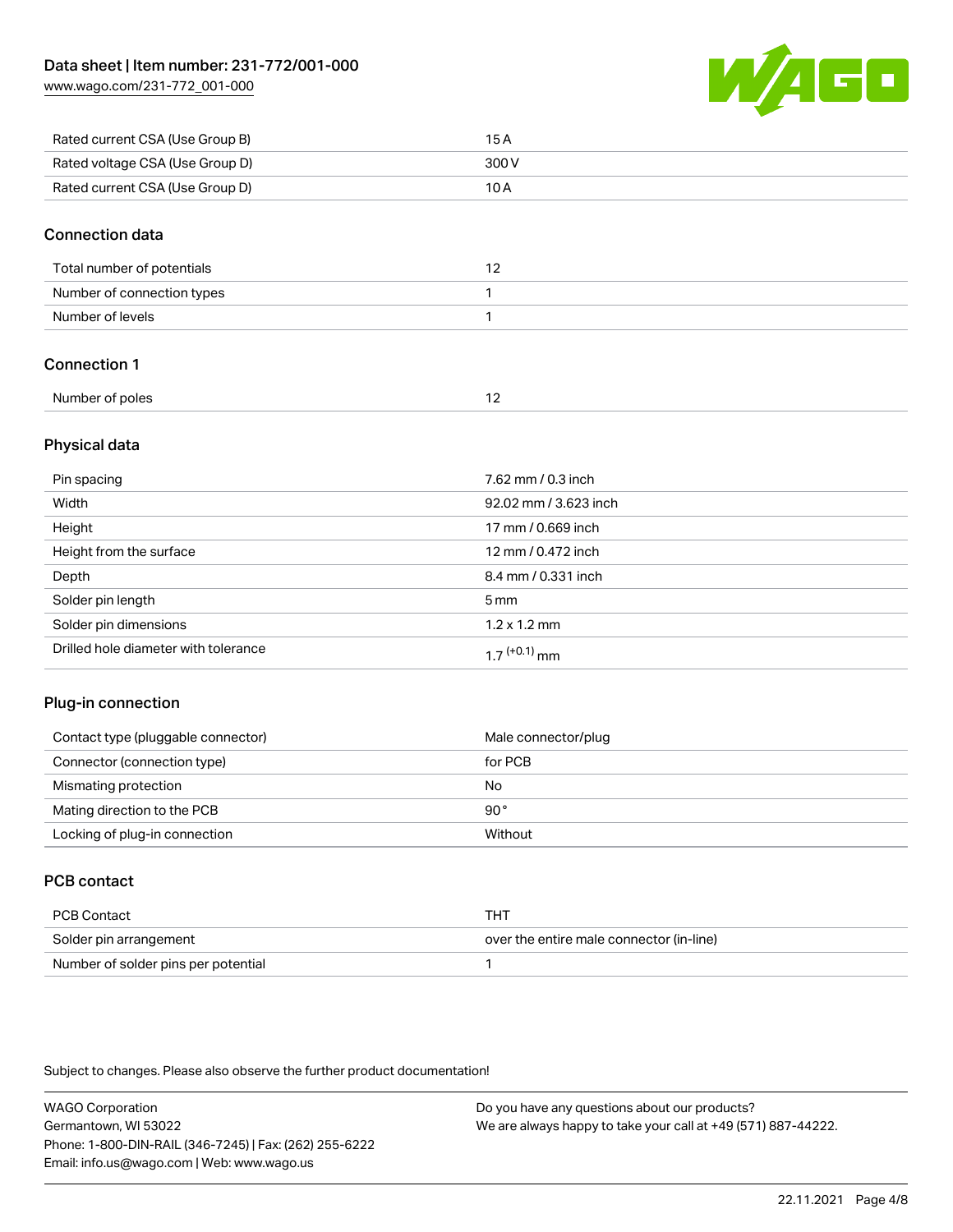![](_page_4_Picture_1.jpeg)

# Material data

| orange                                |
|---------------------------------------|
|                                       |
| Polyamide (PA66)                      |
| V <sub>0</sub>                        |
| Electrolytic copper $(E_{\text{Cl}})$ |
| tin-plated                            |
| $0.093$ MJ                            |
| 5.4g                                  |
|                                       |

### Environmental requirements

| Limit temperature range | $+100 °C$<br>-60 |
|-------------------------|------------------|
|-------------------------|------------------|

# Commercial data

| Product Group         | 3 (Multi Conn. System) |
|-----------------------|------------------------|
| PU (SPU)              | 50 Stück               |
| Packaging type        | box                    |
| Country of origin     | PL                     |
| <b>GTIN</b>           | 4044918932011          |
| Customs tariff number | 8536694040             |

### Approvals / Certificates

### Country specific Approvals

| Logo | Approval                               | <b>Additional Approval Text</b> | Certificate<br>name |
|------|----------------------------------------|---------------------------------|---------------------|
|      | CВ<br>DEKRA Certification B.V.         | IEC 61984                       | NL-39756            |
|      | <b>CSA</b><br>DEKRA Certification B.V. | C <sub>22.2</sub>               | 1466354             |

#### Ship Approvals

|      |                             |                          | Certificate |
|------|-----------------------------|--------------------------|-------------|
| Logo | Approval                    | Additional Approval Text | name        |
|      | <b>ABS</b>                  |                          | 19-         |
|      | American Bureau of Shipping |                          | HG1869876-  |

Subject to changes. Please also observe the further product documentation!

| <b>WAGO Corporation</b>                                | Do you have any questions about our products?                 |
|--------------------------------------------------------|---------------------------------------------------------------|
| Germantown, WI 53022                                   | We are always happy to take your call at +49 (571) 887-44222. |
| Phone: 1-800-DIN-RAIL (346-7245)   Fax: (262) 255-6222 |                                                               |
| Email: info.us@wago.com   Web: www.wago.us             |                                                               |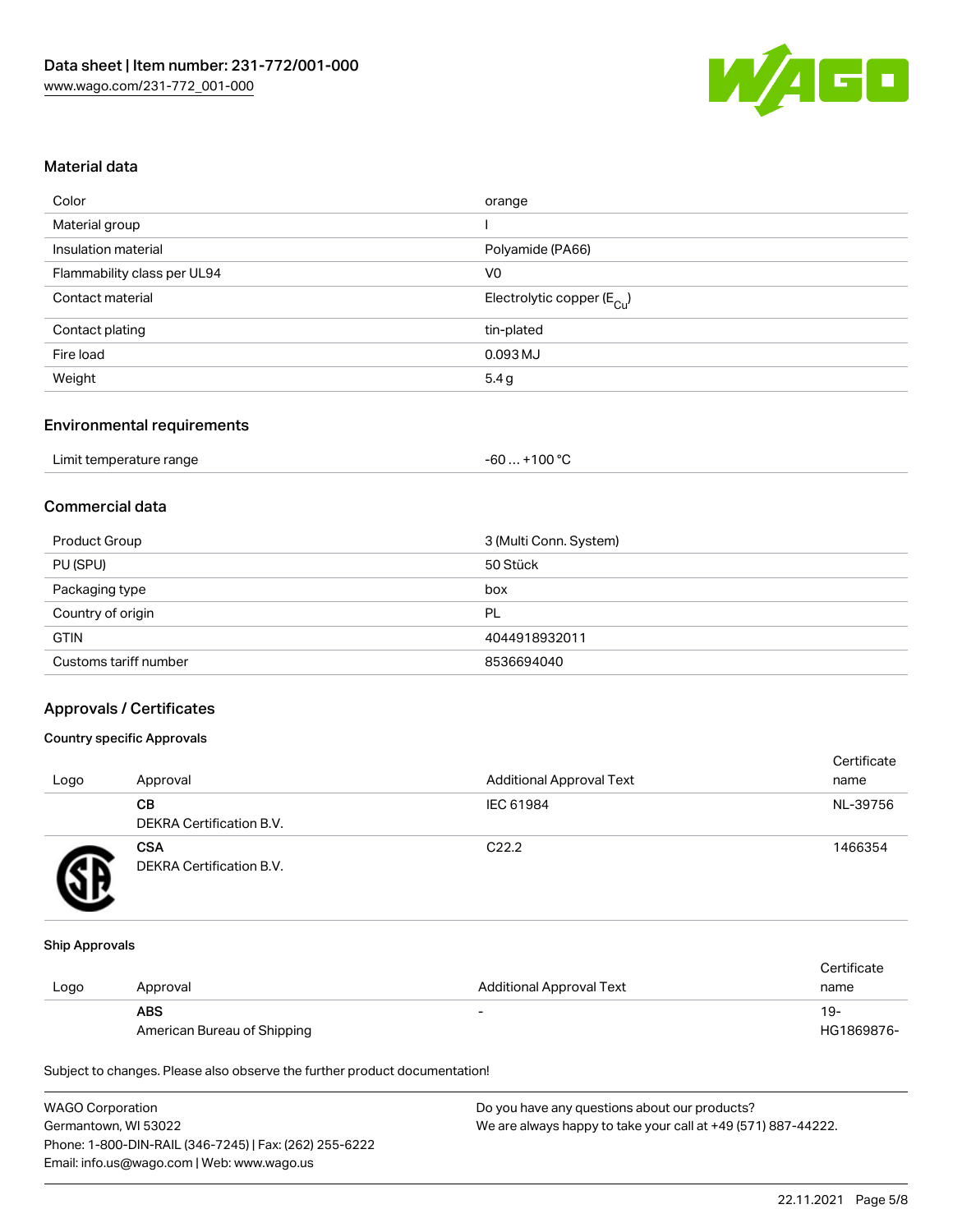![](_page_5_Picture_1.jpeg)

PDA

![](_page_5_Picture_2.jpeg)

| ____          |                     |           |           |
|---------------|---------------------|-----------|-----------|
|               | BV                  | IEC 60998 | 11915/D0  |
| 嚩             | Bureau Veritas S.A. |           | <b>BV</b> |
|               |                     |           |           |
| <b>BUREAU</b> |                     |           |           |

# UL-Approvals

| Logo | Approval                                    | <b>Additional Approval Text</b> | Certificate<br>name |
|------|---------------------------------------------|---------------------------------|---------------------|
| 8    | UR<br>Underwriters Laboratories Inc.        | <b>UL 1977</b>                  | E45171              |
| J    | <b>UR</b><br>Underwriters Laboratories Inc. | <b>UL 1059</b>                  | E45172              |

# **Counterpart**

![](_page_5_Picture_8.jpeg)

#### Item no.231-712/026-000 1-conductor female connector; CAGE CLAMP®; 2.5 mm²; Pin spacing 7.62 mm; 12-pole; 2,50 mm²; orange [www.wago.com/231-712/026-](https://www.wago.com/231-712/026-000) [000](https://www.wago.com/231-712/026-000)

# Optional accessories

| Coding                                                                                |                                                                            |                                               |     |                      |
|---------------------------------------------------------------------------------------|----------------------------------------------------------------------------|-----------------------------------------------|-----|----------------------|
| Intermediate plate                                                                    |                                                                            |                                               |     |                      |
|                                                                                       | Item no.: 231-500                                                          |                                               |     | www.wago.com/231-500 |
|                                                                                       | Spacer; for formation of groups; light gray                                |                                               |     |                      |
| Coding                                                                                |                                                                            |                                               |     |                      |
|                                                                                       | Item no.: 231-130                                                          |                                               |     |                      |
|                                                                                       | Coding key; snap-on type; light gray                                       |                                               |     | www.wago.com/231-130 |
|                                                                                       |                                                                            |                                               |     |                      |
| <b>Downloads</b>                                                                      |                                                                            |                                               |     |                      |
| <b>Documentation</b>                                                                  |                                                                            |                                               |     |                      |
| <b>Additional Information</b>                                                         |                                                                            |                                               |     |                      |
| Technical explanations                                                                |                                                                            | 2019 Apr 3                                    | pdf | Download             |
|                                                                                       | Subject to changes. Please also observe the further product documentation! |                                               |     |                      |
| <b>WAGO Corporation</b>                                                               |                                                                            | Do you have any questions about our products? |     |                      |
| Germantown, WI 53022<br>We are always happy to take your call at +49 (571) 887-44222. |                                                                            |                                               |     |                      |
|                                                                                       | Phone: 1-800-DIN-RAIL (346-7245)   Fax: (262) 255-6222                     |                                               |     |                      |
|                                                                                       | Email: info.us@wago.com   Web: www.wago.us                                 |                                               |     |                      |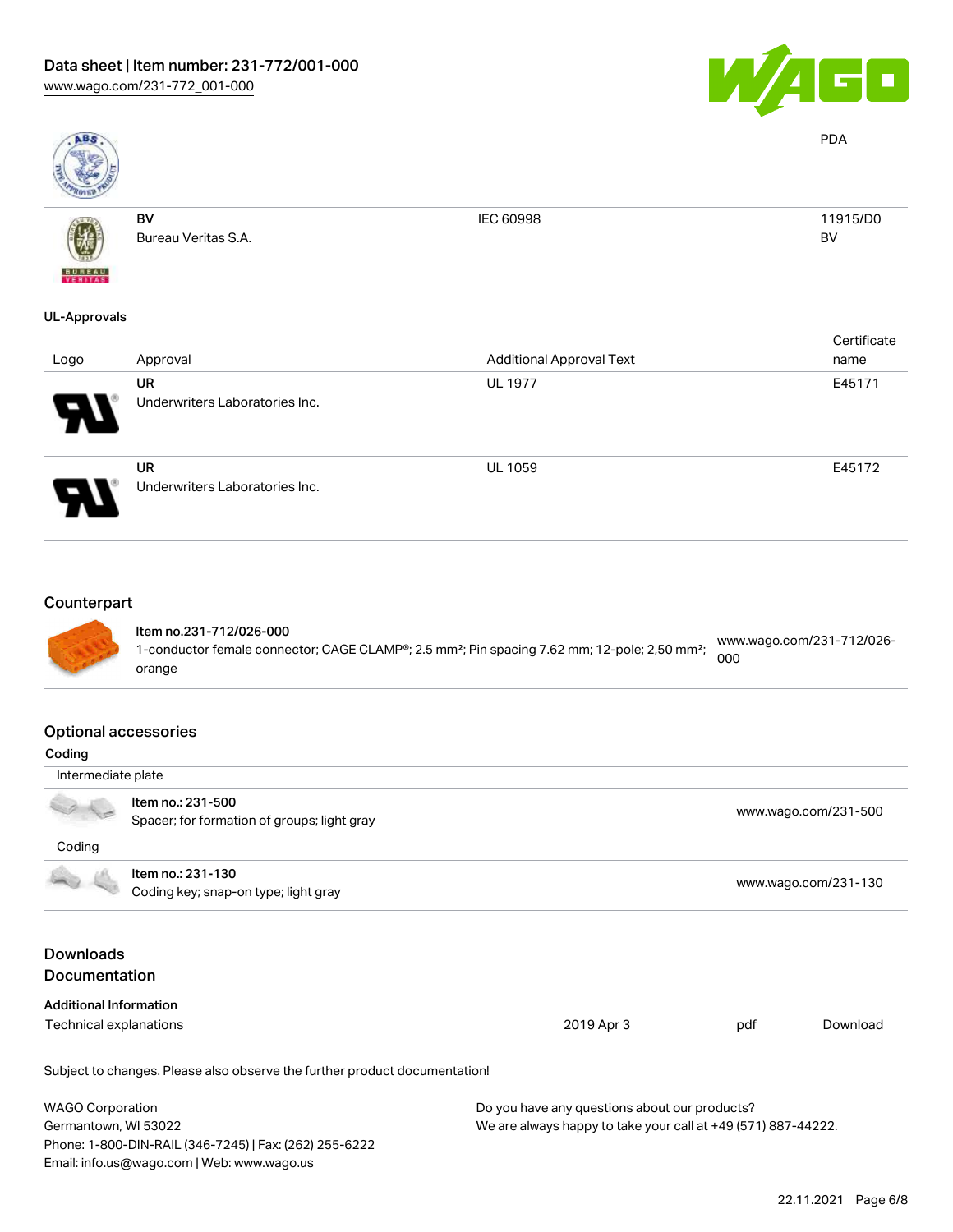![](_page_6_Picture_1.jpeg)

# CAD files

#### CAE data

| EPLAN Data Portal 231-772/001-000 | URL | Download |
|-----------------------------------|-----|----------|
| ZUKEN Portal 231-772/001-000      | URL | Download |
| EPLAN Data Portal 231-772/001-000 | URL | Download |

### PCB Design

| Symbol and Footprint 231-772/001-000                                                | URL | Download |
|-------------------------------------------------------------------------------------|-----|----------|
| CAx data for your PCB design, consisting of "schematic symbols and PCB footprints", |     |          |

allow easy integration of the WAGO component into your development environment.

#### Supported formats:

- $\blacksquare$ Accel EDA 14 & 15
- $\blacksquare$ Altium 6 to current version
- $\blacksquare$ Cadence Allegro
- $\blacksquare$ **DesignSpark**
- $\blacksquare$ Eagle Libraries
- $\blacksquare$ KiCad
- $\blacksquare$ Mentor Graphics BoardStation
- $\blacksquare$ Mentor Graphics Design Architect
- $\blacksquare$ Mentor Graphics Design Expedition 99 and 2000
- $\blacksquare$ OrCAD 9.X PCB and Capture
- $\blacksquare$ PADS PowerPCB 3, 3.5, 4.X, and 5.X
- $\blacksquare$ PADS PowerPCB and PowerLogic 3.0
- $\blacksquare$ PCAD 2000, 2001, 2002, 2004, and 2006
- $\blacksquare$ Pulsonix 8.5 or newer
- $\blacksquare$ STL
- $\blacksquare$ 3D STEP
- $\blacksquare$ TARGET 3001!
- $\blacksquare$ View Logic ViewDraw
- $\blacksquare$ Quadcept
- $\blacksquare$ Zuken CadStar 3 and 4

Subject to changes. Please also observe the further product documentation!

WAGO Corporation Germantown, WI 53022 Phone: 1-800-DIN-RAIL (346-7245) | Fax: (262) 255-6222 Email: info.us@wago.com | Web: www.wago.us